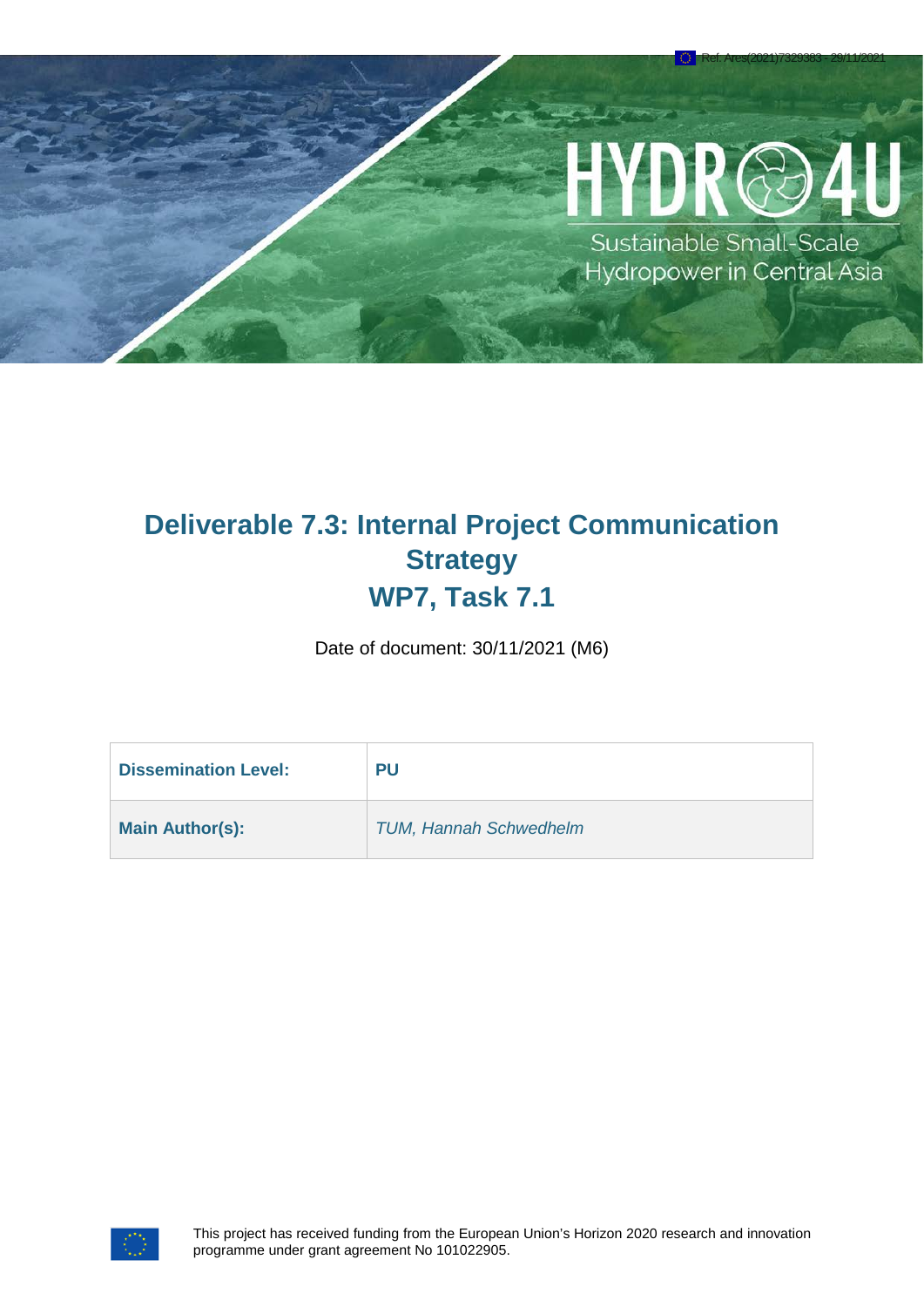

#### **Document History**

| <b>Project Acronym</b>     | Hydro4U                                                                           |
|----------------------------|-----------------------------------------------------------------------------------|
| Project ID                 | 101022905                                                                         |
| <b>Project Title</b>       | Hydropower For You - Sustainable small-scale hydropower in<br><b>Central Asia</b> |
|                            |                                                                                   |
| <b>Project Coordinator</b> | <b>Technical University Munich (TUM)</b>                                          |
| <b>Project Duration</b>    | $01/06/2021 - 31/05/2026$                                                         |
| <b>Deliverable</b>         | D7.3 - Internal Project Communication Strategy                                    |
| <b>Dissemination level</b> | Public                                                                            |
| <b>Deliverable Lead</b>    | <b>TUM</b>                                                                        |
| Due date / M               | 30/11/2021 (M6)                                                                   |
| <b>Submission date / M</b> | 30/11/2021 (M6)                                                                   |
| <b>Version</b>             | 1.0                                                                               |
| <b>Author(s)</b>           | Hannah Schwedhelm (TUM), Markus Reisenbüchler (TUM)                               |
| <b>Contributor(s)</b>      |                                                                                   |
| <b>Reviewer(s)</b>         | Matthieu Grosjean (SEZ)                                                           |
| <b>Work Package</b>        | WP7 - Management of the project                                                   |
| <b>Work Package Lead</b>   | <b>TUM</b>                                                                        |

#### *Copyright Notices:*

*©2021 Hydro4U Consortium Partners. All rights reserved. Hydro4U is a HORIZON 2020 project supported by the European Commission under contract No. 101022905. For more information on the project, its partners and contributors, please see the Hydro4U website (www.hydro4u.eu). You are permitted to copy and distribute verbatim copies of this document, containing this copyright notice, but modifying this document is not allowed. All contents are reserved by default and may not be disclosed to third parties without the written consent of the Hydro4U partners, except as mandated by the European Commission contract, for reviewing and dissemination purposes. All trademarks and other rights on third party products mentioned in this document are acknowledged and owned by the respective holders. The information contained in this document represents the views of Hydro4U members as of the date they are published. The Hydro4U consortium does not guarantee that any information contained herein is error-free, or up-to-date, nor makes warranties, express, implied, or statutory, by publishing this document.*

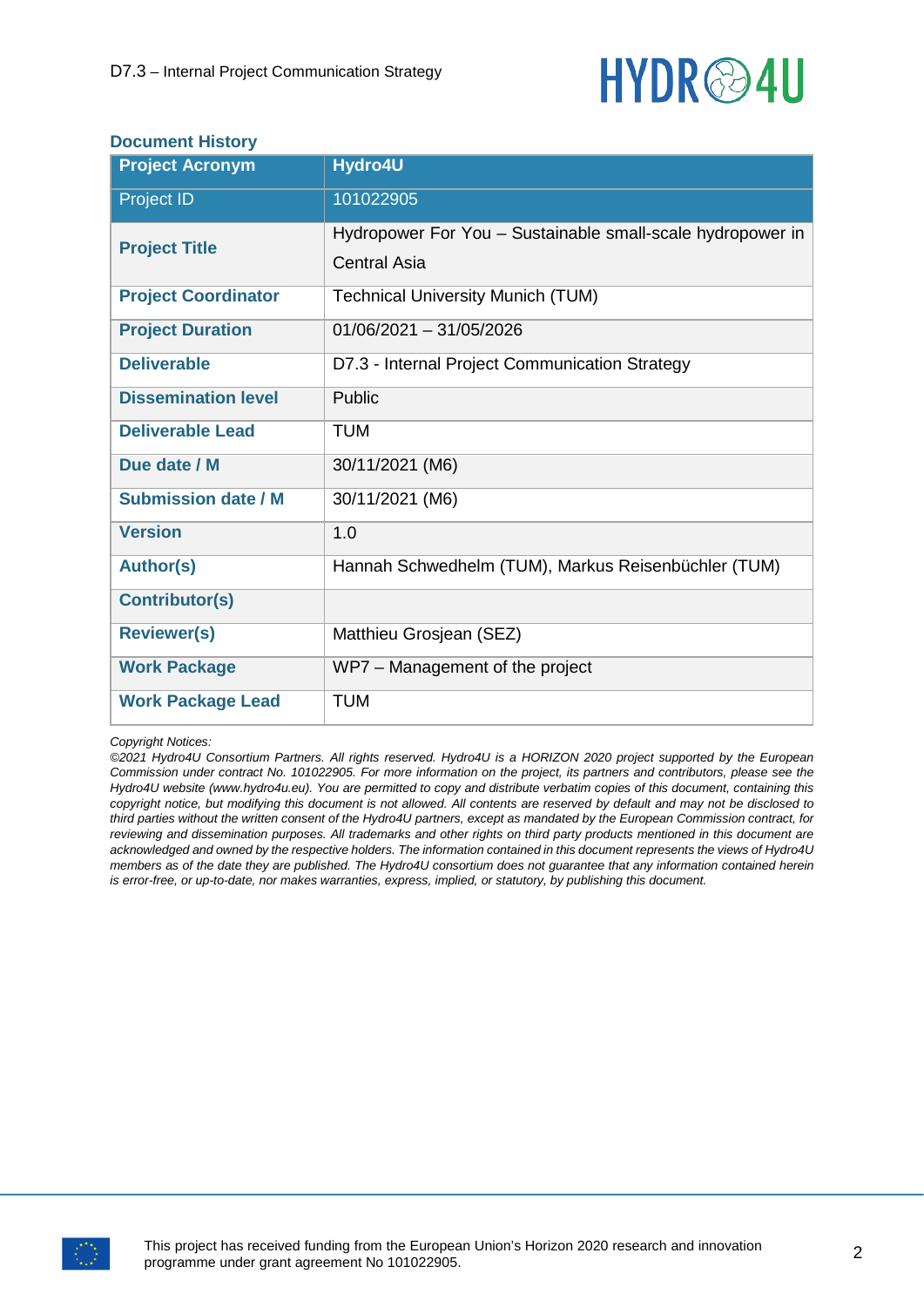# HYDR<sup>@4U</sup>

# **Table of Contents**

| 0.     |  |
|--------|--|
| 1.     |  |
| 1.1.   |  |
| 1.2.   |  |
| 1.3.   |  |
|        |  |
| 2.1.   |  |
| 2.2.   |  |
| 3.     |  |
| 4.     |  |
| 4.1.   |  |
| 4.2.   |  |
| 4.3.   |  |
| 4.4.   |  |
| 4.5.   |  |
| 4.5.1. |  |
| 4.5.2. |  |
| 4.6.   |  |
| 4.7.   |  |
| 4.8.   |  |
| 4.9.   |  |
| 5.     |  |
| 6.     |  |
| 6.1.   |  |
| 6.2.   |  |

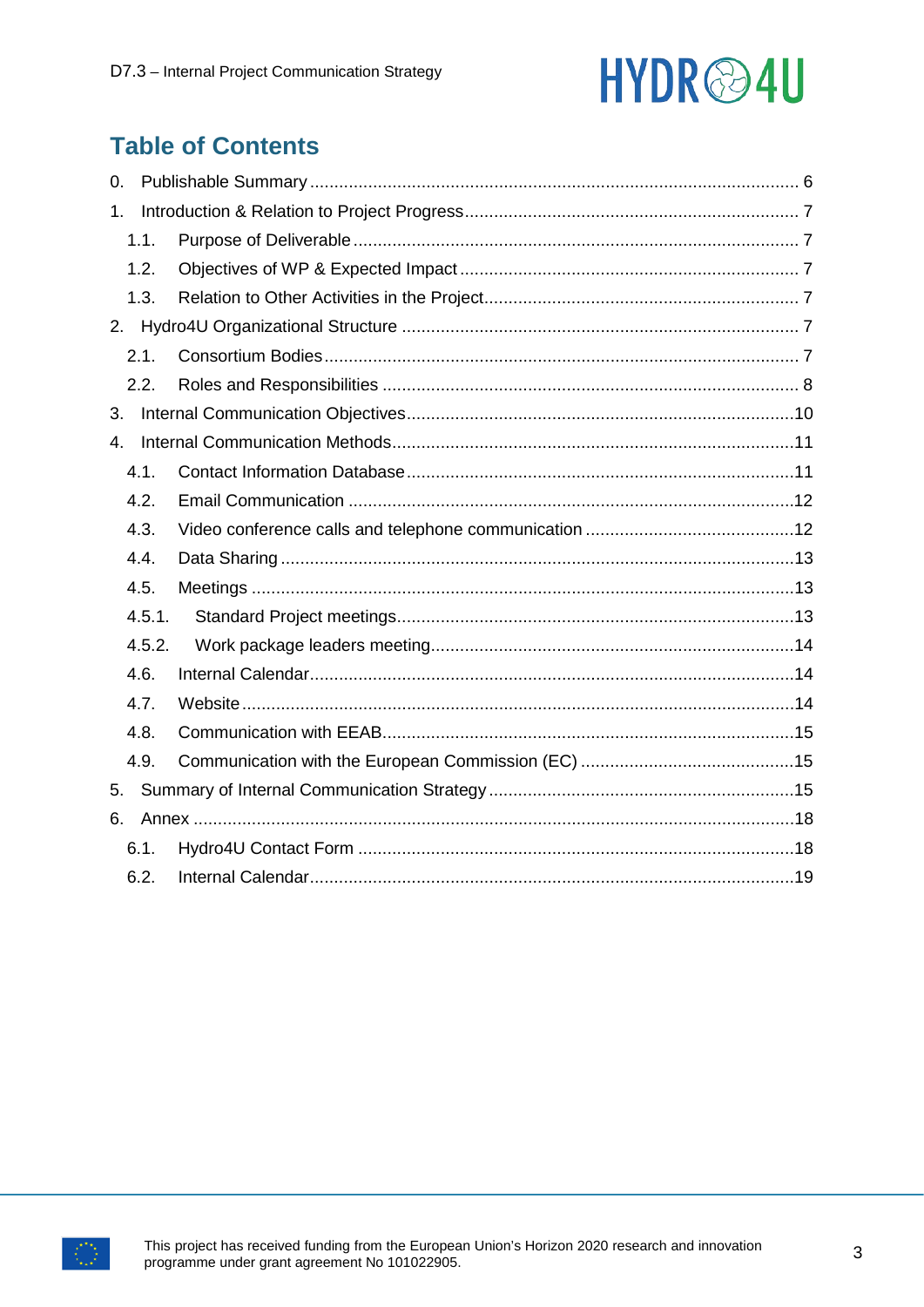

# **List of Tables**

# **List of Figures**

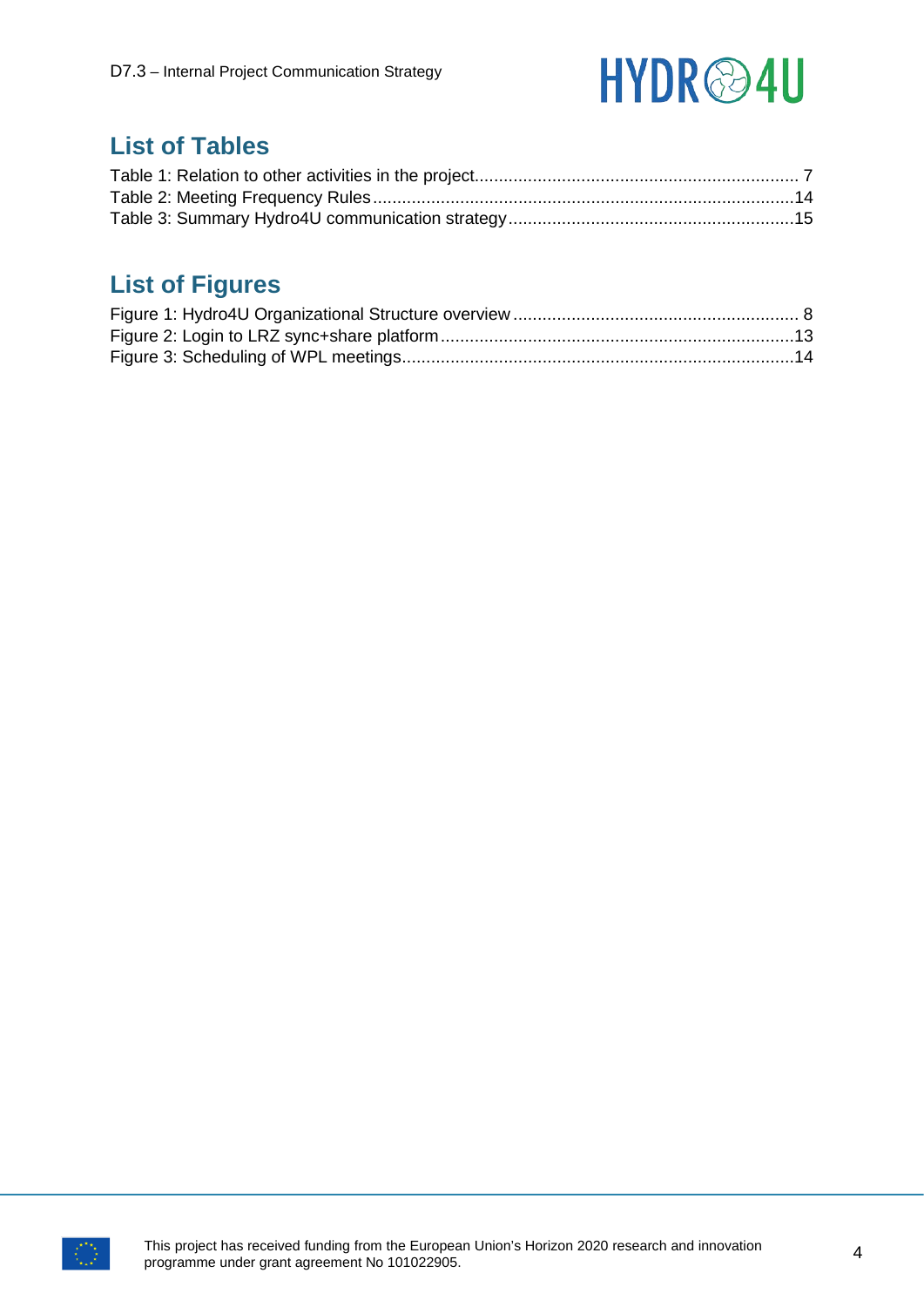

# **Abbreviations and Acronyms**

| <b>Acronym</b> | <b>Description</b>                                                        |
|----------------|---------------------------------------------------------------------------|
| CO             | Coordinator                                                               |
| <b>DoA</b>     | Description of Action                                                     |
| DX.Y           | Deliverable number Y of the Xth Work-Package                              |
| DB             | <b>Demonstration Board</b>                                                |
| EC             | European Commission                                                       |
| <b>EEAB</b>    | <b>External Expert Advisory Board</b>                                     |
| EU             | European Union                                                            |
| <b>GA</b>      | <b>General Assembly</b>                                                   |
| H2020          | Horizon 2020 (8 <sup>th</sup> Framework Programme for Research of the EU) |
| <b>SC</b>      | <b>Steering Committee</b>                                                 |
| <b>WP</b>      | <b>Work Package</b>                                                       |

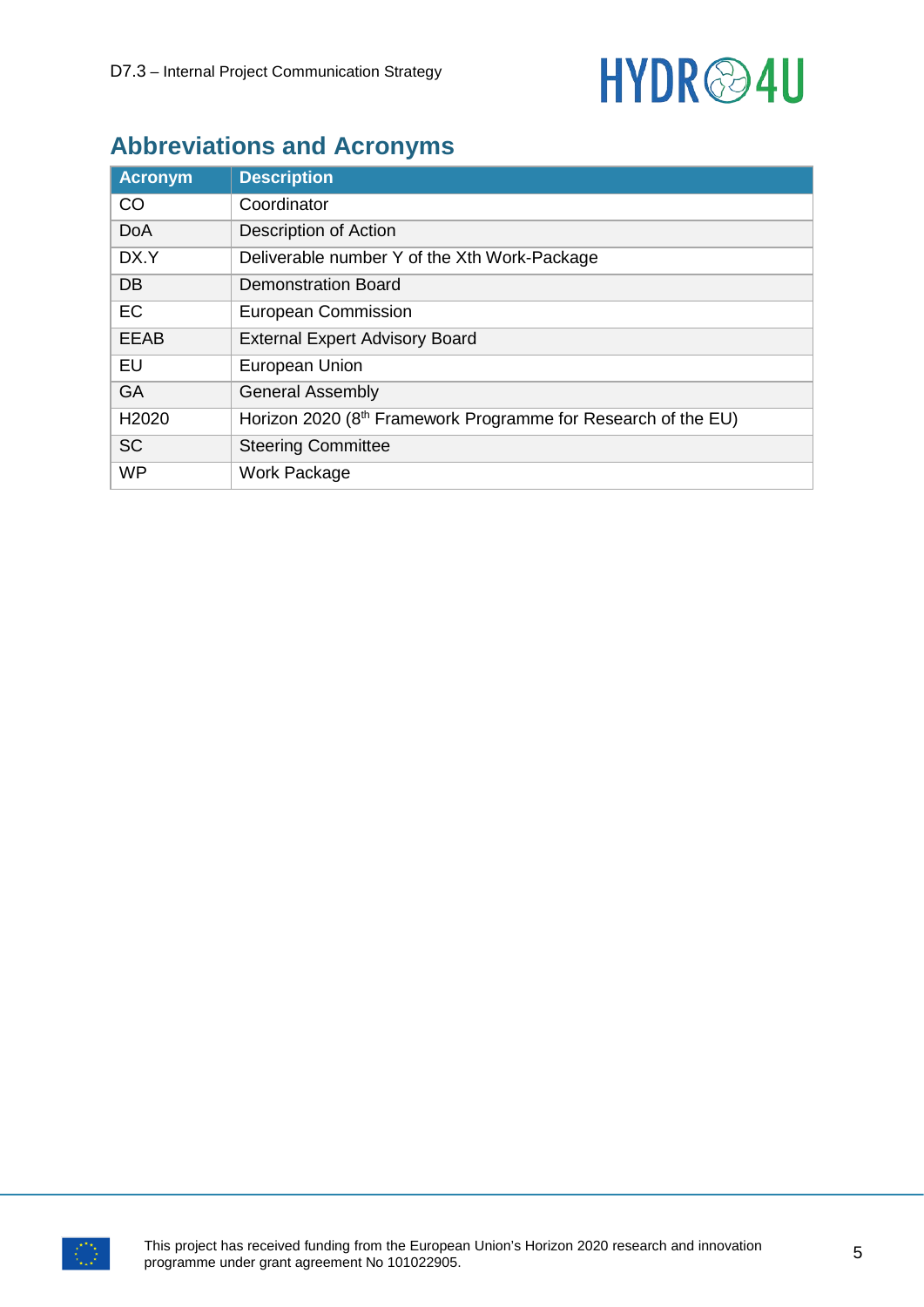

### <span id="page-5-0"></span>**0. Publishable Summary**

The deliverable D7.3 "Internal Project Communication Strategy" is being submitted as specified in the Hydro4U Description of Action (DoA). The dissemination level of this deliverable is public. The aim of this deliverable is to describe the internal communication strategy implemented within the Hydro4U project with all communication methods and data sharing possibilities selected by the project coordinator.

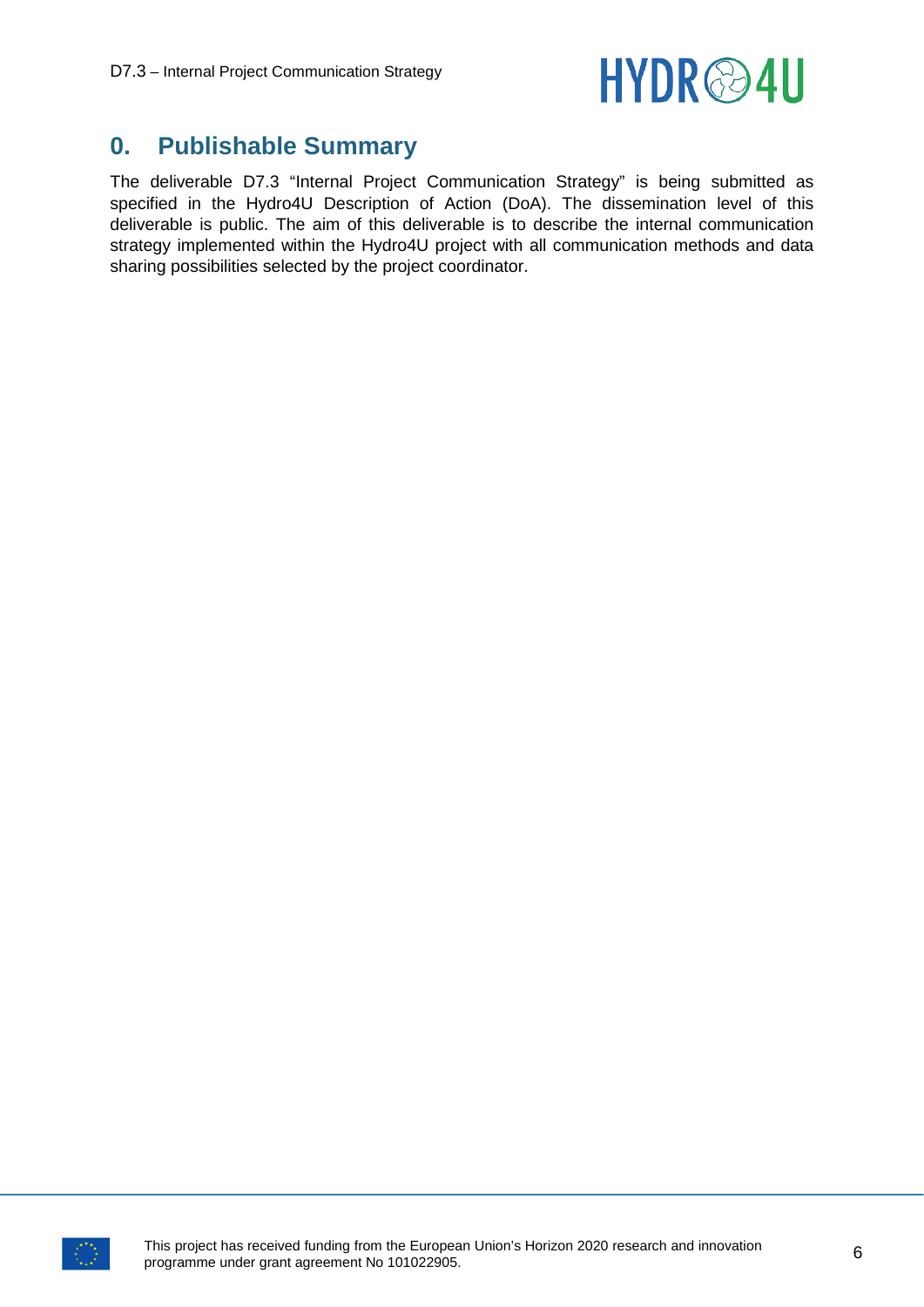

# <span id="page-6-0"></span>**1. Introduction & Relation to Project Progress**

#### **1.1. Purpose of Deliverable**

<span id="page-6-1"></span>The internal communication strategy was developed to ensure an efficient exchange of information among all partners. This deliverable describes the organizational structure of the project together with the roles and responsibilities, gives the communication objectives and demonstrates which internal communication methods and channels are used among all partners and groups.

#### **1.2. Objectives of WP & Expected Impact**

<span id="page-6-2"></span>The definition and implementation of an internal project communication strategy is part of WP7 – Management of the project and the task 7.1 Project coordination and management. The objectives of WP7 include the development of an overall management and internal communication strategy explicitly. The communication strategy described within this deliverable implements a fast, precise and effective communication between the partners and therefore ensures a facilitated project management as well as an efficient project progress. In this way, the project process can be monitored and arising issues can be detected early and can be addressed. The objectives linked to the internal communication strategy can be taken from section 3.

#### **1.3. Relation to Other Activities in the Project**

<span id="page-6-3"></span>As part of the Project Management (WP7) the communication strategy provides an exchange of information between Management, WP Leaders and Partners as well as between partners directly and thus affects all activities and all partners in Hydro4U. This deliverable is closely related to a number of other deliverables shown in Table 1.

<span id="page-6-6"></span>

| Deliverable<br>Number | <b>Relations &amp; Contributions</b>                      |
|-----------------------|-----------------------------------------------------------|
| D7.1                  | Project Management Plan                                   |
| D7.2                  | Data Management Plan                                      |
| D7.4                  | Planning and organization of the different board meetings |

#### **Table 1: Relation to other activities in the project**

### <span id="page-6-4"></span>**2. Hydro4U Organizational Structure**

In order to achieve an efficient communication within the project, the internal project communication strategy is adapted to the organizational structure of the Hydro4U project. Thus, the organizational structure with consortium bodies as well as their roles and responsibilities are described here.

#### **2.1. Consortium Bodies**

<span id="page-6-5"></span>The organizational structure of the Consortium shall comprise the following **Consortium Bodies** (Figure 1):

• The **Coordinator (CO)** is the legal entity acting as the intermediary between the Parties and the Funding Authority. The Coordinator shall, in addition to its responsibilities as a Party, perform the tasks assigned to it as described in the Grant Agreement and the Consortium Agreement.

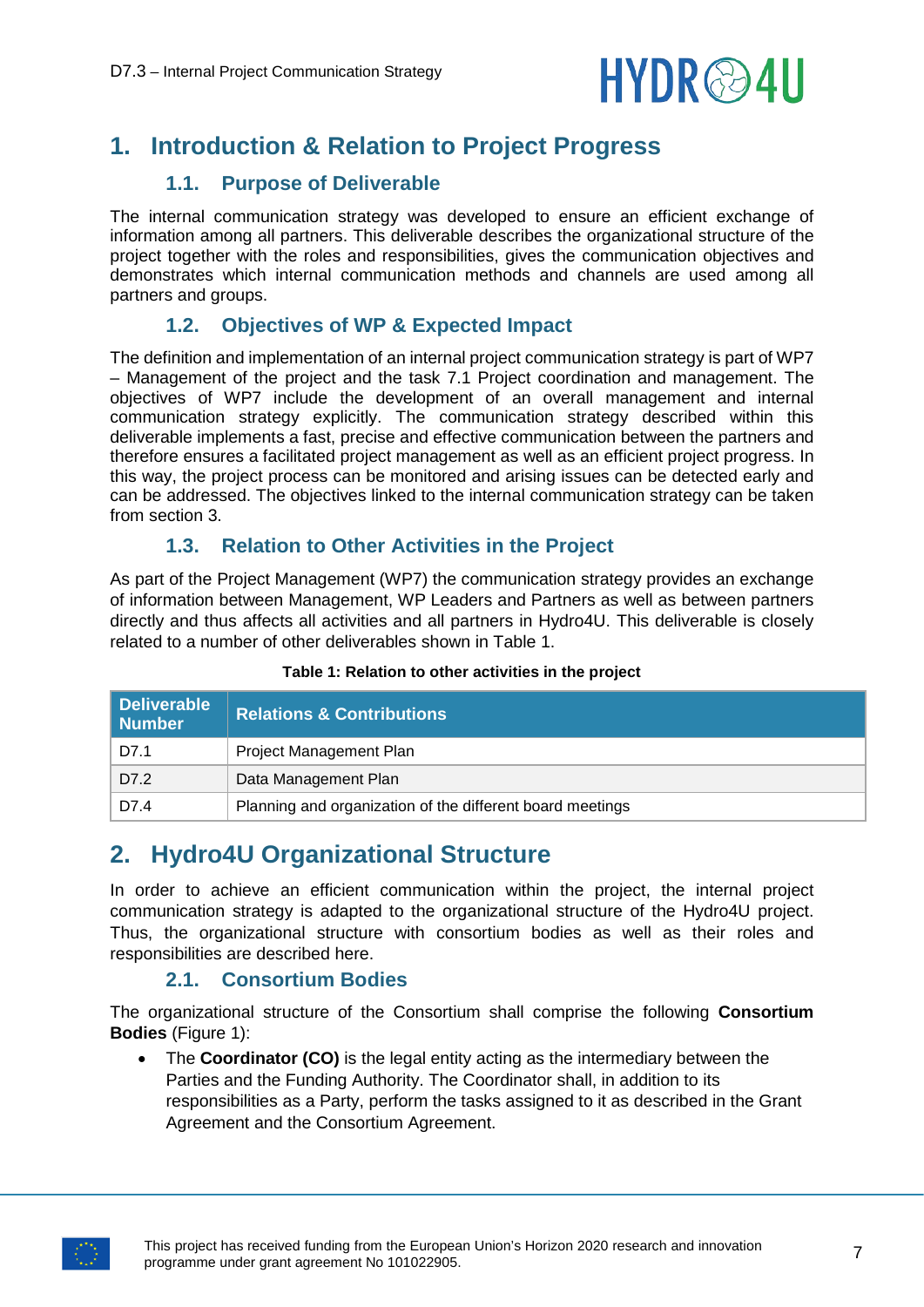

- **General Assembly (GA)** as the ultimate decision-making body of the consortium. One representative of each partner organisation is part of the GA.
- **Steering Committee (SC)** as the supervisory body for the execution of the Project, which shall report to and be accountable to the General Assembly. WP Leaders are represented in the SC.
- The **Demonstration Board (DB)**, which is responsible for the technical realization of the demonstration sites. All relevant partner organisations are represented in the DB.
- The **D&C Secretariat** is meeting regularly with at least the country representatives and WP Leaders to plan future actions.
- The **External Expert Advisory Board (EEAB)** supports the Management Boards and consists out of external scientific and industrial experts.



#### **Figure 1: Hydro4U Organizational Structure overview**

#### <span id="page-7-1"></span>**2.2. Roles and Responsibilities**

<span id="page-7-0"></span>To ensure an effective management of the Hydro4U project, three levels will be defined:

- 1. A **management level** consisting of overall management, coordination, monitoring and advisory activities.
- 2. An **operational level** with WP and task leaders.
- 3. The **ultimate decision-making level** of the project performed by the steering committee (SC) and General Assembly (GA).

The responsibilities and tasks of each level are described below (for a detailed description see D7.1).

First, (a) **the management level** will be performed by TUM, a German university and research organisation that is very experienced in coordinating large, international research projects consisting of:

- 1. **Scientific coordinator** of the project will lead and coordinate the Hyrdo4U project
- 2. **Demonstration Manager** of the project will coordinate and monitors the implementation of the activities at the demonstration and planning sites

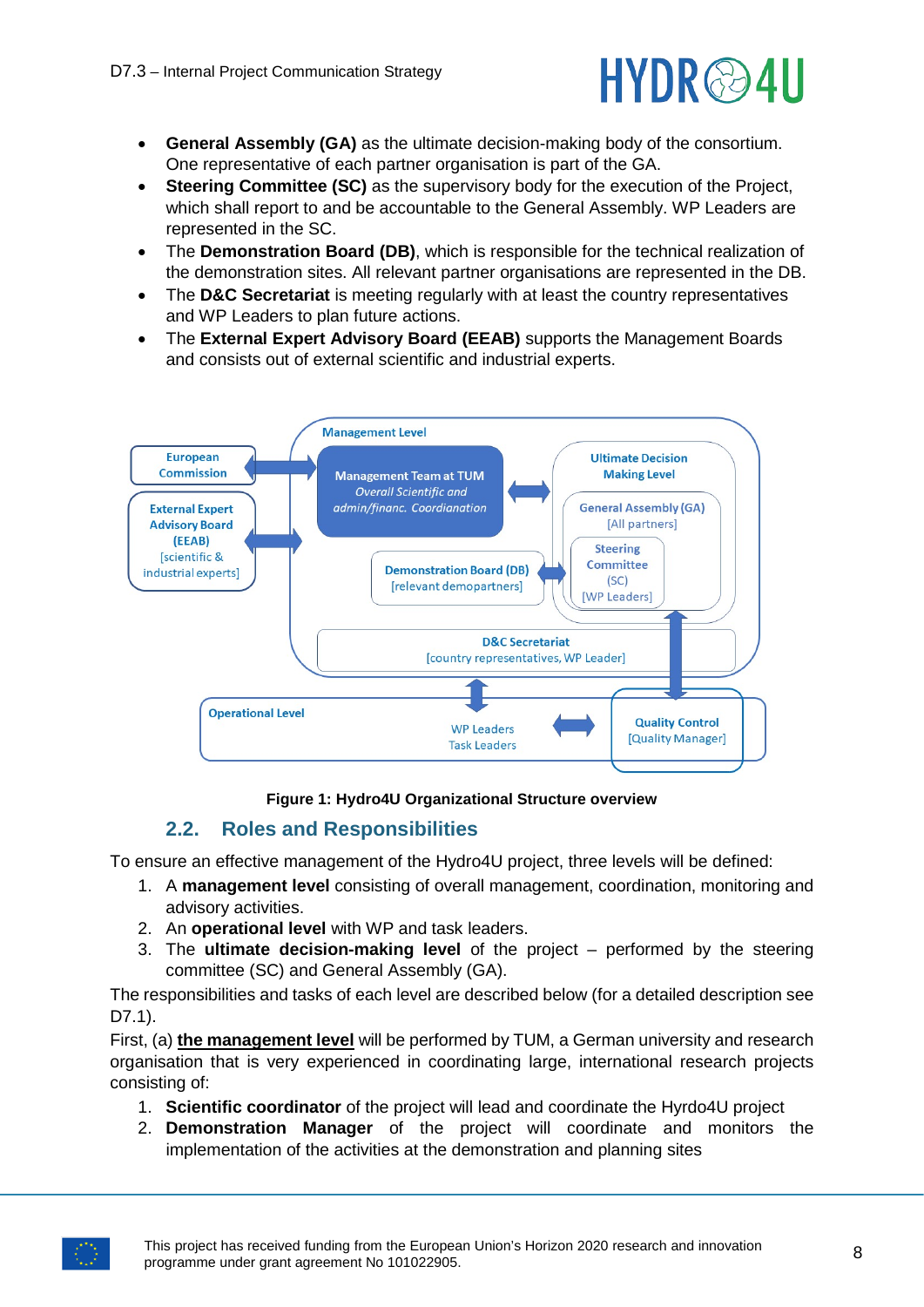

3. **Project Manager** The Project Office shall be appointed by the Coordinator and shall assist and facilitate the work of the Coordinator for the financial management as well as the day-to-day management of the Project. The management of project includes responsibility for administrative and financial management.

Together, they will be the **central contact point for the Commission/Agency** and represents the consortium (towards the Commission/Agency). They will coordinate and **manage the grant** and will be responsible for the overall monitoring and implementation of all technical tasks and financial control and perform the project coordination tasks as described in D7.1.

#### Second, (b) **operational level** includes:

**Steering Committee SC (WP leaders)**: On the operational level, all WP will be led by one consortium partner, the leader of the WP, who brings the most expertise in the field of the respective activities. These **WP leaders** will assume responsibility for the overall WP and the implementation of all tasks contributing to it. WP leaders will provide assistance regarding WP and task-specific issues to all partners involved in their WP. Together with the Project Management Team the task leaders are responsible for the timing, organization, planning and monitoring of costs and quality of deliverables of each task. They also support the coordinator with the collection of reports on the activities performed and results achieved. The responsibilities of the WP leaders include the following activities:

- a. Monitor progress against the WP plan and budget
- b. Review the technical output of the WP on an ongoing basis
- c. Mitigate technical risk identified in the risk register and do risk reporting to the steering committee
- d. Report progress and the achievement of milestones to the project coordinator
- e. Produce the WP mid-term and final reports
- f. Attend management committee meetings and provide WP progress updates

If any problem arises with the implementation of a task in the WP, the WP leader will attempt to resolve the issue in collaboration with the respective task leader. If no solution can be found, the WP Leader will consult the Management Team which will take a decision regarding the further handling of the task.

The **Steering Committee** oversees monitoring the progress in their respective WPs and reporting to the Management Team. The Management Team will ensure a constant information flow with the WP leaders in order to ensure proper operations of the project.

The SC, chaired by the CO, is the principal executing and operating body for the consortium concerning scientific and technical demands of the work plan and monitors the effective and efficient implementation of the project. Therefore, meetings are planned every 6 months where discussions on overall project issues (i.e. finance, IPR including use of background, deviation of the work plan including budget, remedies to be performed by a defaulting party) come to a decision. In addition to the SC members' roles as WP leaders, the SC has the following responsibilities:

a. Preparing and implementing General Assembly decisions

b. Ensuring the comparability and integration of the results of the different work packages and the maximisation of synergies,

- c. Enhancing communication amongst all partners
- d. Promoting dissemination and exploitation of breakthrough project results.

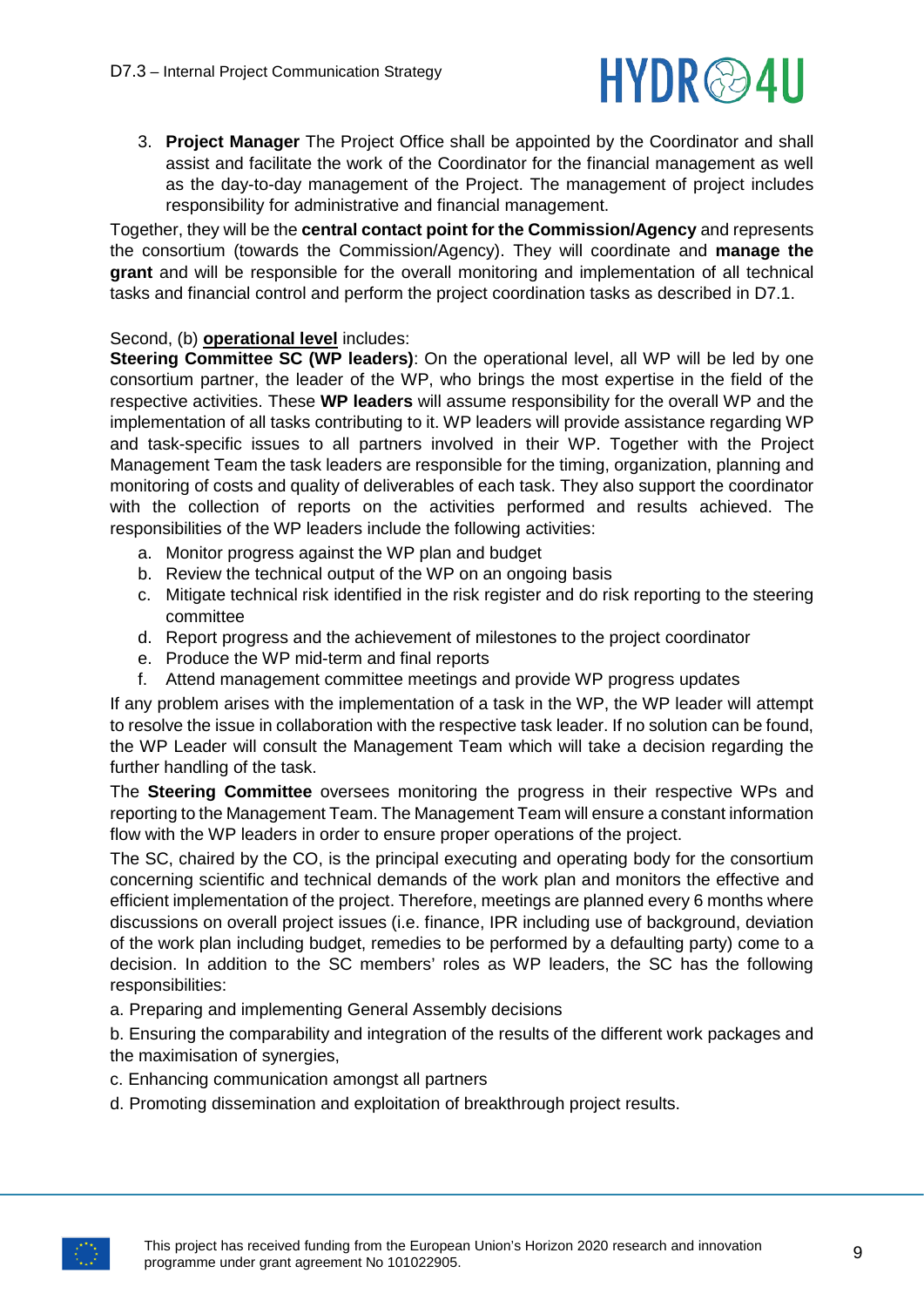

The **Demonstration Board (DB),** which is responsible for the technical realization of the demonstration sites, reports to the scientific project coordinator located at TUM, which is also a member of the SC.

Task leaders: Task leaders assume a role like WP leaders, except that the role will be task specific. Task leaders report to their respective WP leader and aid regarding task and subtask specific issues to all partners involved in their task.

If any problem arises with the implementation of a task or subtask in the WP, the task leader will consult the WP leader. In collaboration with the WP leader, a decision regarding the further handling of the task or subtask will be made. If no solution can be found, the Management Team will be involved.

Third, (c) the **ultimate decision-making level** relates to:

**General Assembly (GA):** Each individual partner organisation will nominate a senior and experienced representative entitled with decision making rights of the respective organisation. The representative will be the communication party for partner's administrative matters. The responsibility of each individual partner and the partner representative include: a) Monitor and manage the partner in-house scope, b) Monitor and manage work sub- contracted by a partner, c) Communicate technical data and results to the project data platform, d) Communicate progress and achievement of milestones and deliverables to the WP leader e) Implement risk mitigation activities arising from the risk register, f) Attend SC meetings, g) Produce technical reports detailing completed scope of work and h) Produce the audit certificates required by the EC.

The joint key responsibilities of the Steering Committee are:

- − Producing and updating the CA (where relevant)
- − Joint decision making for matters escalated by the WP leaders or the Project Management Team
- − Final overall progress monitoring against budget and plan
- − Decide on any significant risks brought up by the WP leaders or the Project Management and on the implementation of mitigation measures where necessary

Meetings of the Steering Committee and the General Assembly will be chaired by the project coordinator. Meeting procedures, preparation and follow-up are determined in detail in the CA. The decision-making structure follows a clear and democratic approach with a bottom-up decision-making mechanism: The individual partners are all represented in the Steering Committee, which constitutes the decision- making body of the project and jointly decide on above matters.

**External Expert Advisory Board**: Hydro4U will actively involve an advisory board consisting of representatives of the various target groups. The board will be consulted throughout the phases of the project: 1) within the research and innovation phase we need to ensure a wide as possible perspective of the technological and methodological approach. 2) Within the analysis and demonstration phase as well as in the exploitation and transfer phase, the board will represent the groups relevant for reaching maximum impact.

We will invite selected experts to key meetings (e.g. kick-off, year 1, 3 and final meeting) and have ad-hoc meetings or communications between the management team, WP leaders and the advisory board for feedback and guidance collection.

## <span id="page-9-0"></span>**3. Internal Communication Objectives**

The internal communication strategy was developed to achieve the following objectives:

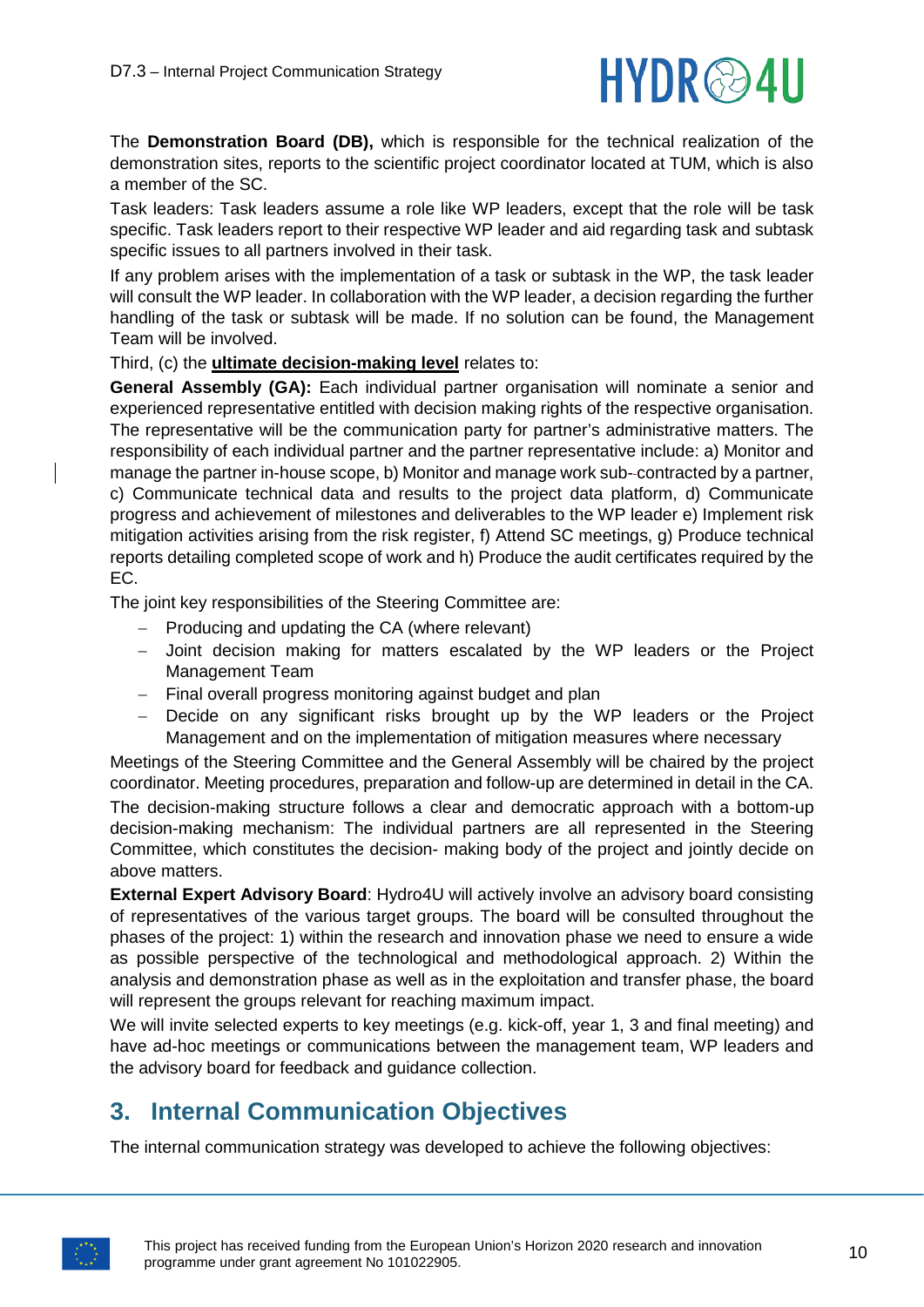

- 1. To ensure that all the project members are aware of the project ongoing activities, and which outcomes it will deliver.
- 2. To develop a desire amongst all members involved in the project to contribute towards the successful implementation of the project and the delivery of the benefits.
- 3. To manage expectations among project members. The coordinator and the project office aim to build a reputation as a trusted quality and innovative information source.
- 4. To provide timely and accurate information to all project members about the steps to be taken. This will support the project implementation, thereby meeting the project objectives. Key message: For each project member – what to do, when to do it, and how much time it should take.

Thus, the internal communication strategy includes the establishment of a contact database and defines which communication methods and channels are used to what purpose. The communication strategy with all selected communication methods is described in section 4.

# <span id="page-10-0"></span>**4. Internal Communication Methods**

In order to enhance the communication process and make sure it is as efficient as possible, as well as to achieve the communication objectives (see section 3), several different communication methods and channels as well as data sharing possibilities were selected and implemented by the project coordinator. The different communication channels and methods are named and it is described when and to what purpose they are used.

#### **4.1. Contact Information Database**

<span id="page-10-1"></span>The Coordinator has established a **contact information database** which contains contact information of all Hydro4U members collected from all project members. The contact information was collected using an online contact from which can be found [here](https://wiki.tum.de/display/bguwb/Hydro4U+Contact+form) and in Annex 7.1. This database contains the following information:

- − Institution
- − Title
- − First name
- − Last name
- − Email address
- − Telephone number
- − Mobile number
- − Organisation
- − Position in organisation
- − Department
- − Address (department)
- − City/Town
- − Post code
- − Country
- − Website (department)

In addition to the contact information, different roles were assigned to each project member by the partner organization lead representative to enable an efficient communication. The board roles are:

- − WP Leader
- − WP Leader delegate

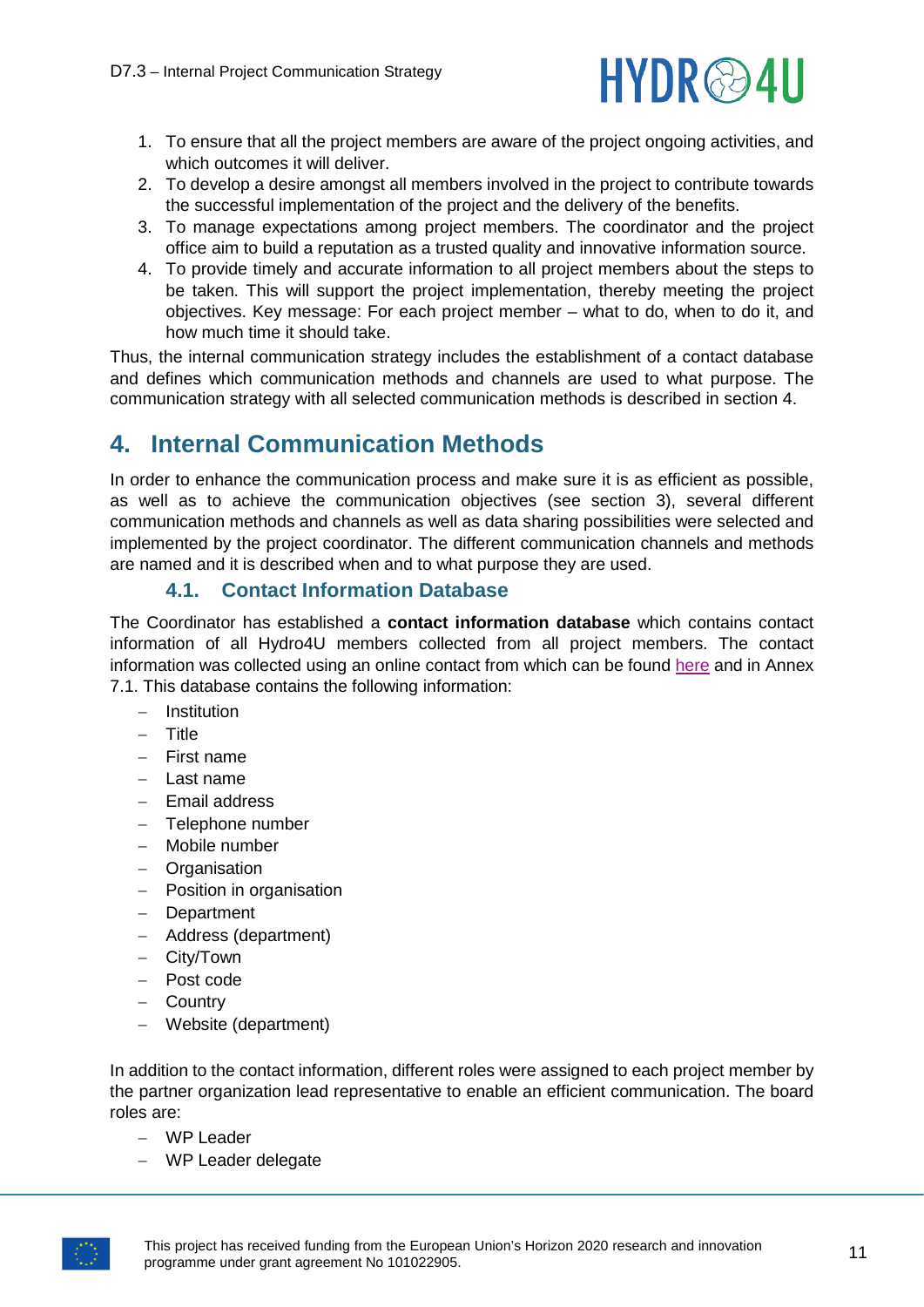# **HYDR**@4U

- − WP Co-leader
- − DB Leader
- − DB Member
- − Advisory Board Member

While the project roles are:

- − Responsible for Contact database update
- − Partner team leader
- − "Emergency contact": Availability for immediate response
- − Responsible to deal with Financial issues
- − Responsible to deal with project management /administrative issues
- − Responsible to deal with contract issues
- − Responsible for dissemination & communication issues
- − Responsible for exploitation issues
- − Team member

<span id="page-11-0"></span>The database is currently completed but can be updated if necessary (e.g. changes in staff).

#### **4.2. Email Communication**

Email communication is used daily, however, it would be limited to individual communication to inform specific project members about certain issues. Mass emails would be generally avoided to avoid loss of information or email overloads. General information to all members from the coordinator/project office would be communicated through the internal newsletter (see section 4.8).

For ease of communication within the partners, the coordinator has established mailing lists for the different boards. Hydro4U makes use of the service "Mailman" hosted by the Leibniz Rechenzentrum (LRZ), which is free to use for Munich Universities such as TUM. Administrator of the mailing list is only the coordinator to ensure data protection.

The mailing lists\*:

- − Lead representative of all partners organizations: xxxx@lists.lrz.de.
- − Work package leaders, Steering committee members: xxxx@lists.lrz.de.
- − Demonstration Board (DB) members: xxxx@lists.lrz.de.
- − External Experts Advisory Board (EEAB) members: xxxx@lists.lrz.de

\* The email addresses were not shown here, as the dissemination level of the deliverable is public.

All Hydro4U related emails include in the subject header the word "Hydro4U" in the beginning so the email can be easily recognized.

#### **4.3. Video conference calls and telephone communication**

<span id="page-11-1"></span>Due to the international, transcontinental character of the consortium, Hydro4U makes use of video conferencing systems frequently. Not only in times of the COVID-19-pandemic but also to reduce travelling costs, web meetings are a suitable option to exchange and meet regularly. TUM provides the system "ZOOM", which will be mainly used for Hydro4Us meetings. In specific cases other software might be used as well such as MS Teams.

The use of telephone communication would be generally very limited. Formal telephone conversations (conference calls for project discussions) shall be documented by the use of minutes where all the important highlights, actions and decisions are listed.

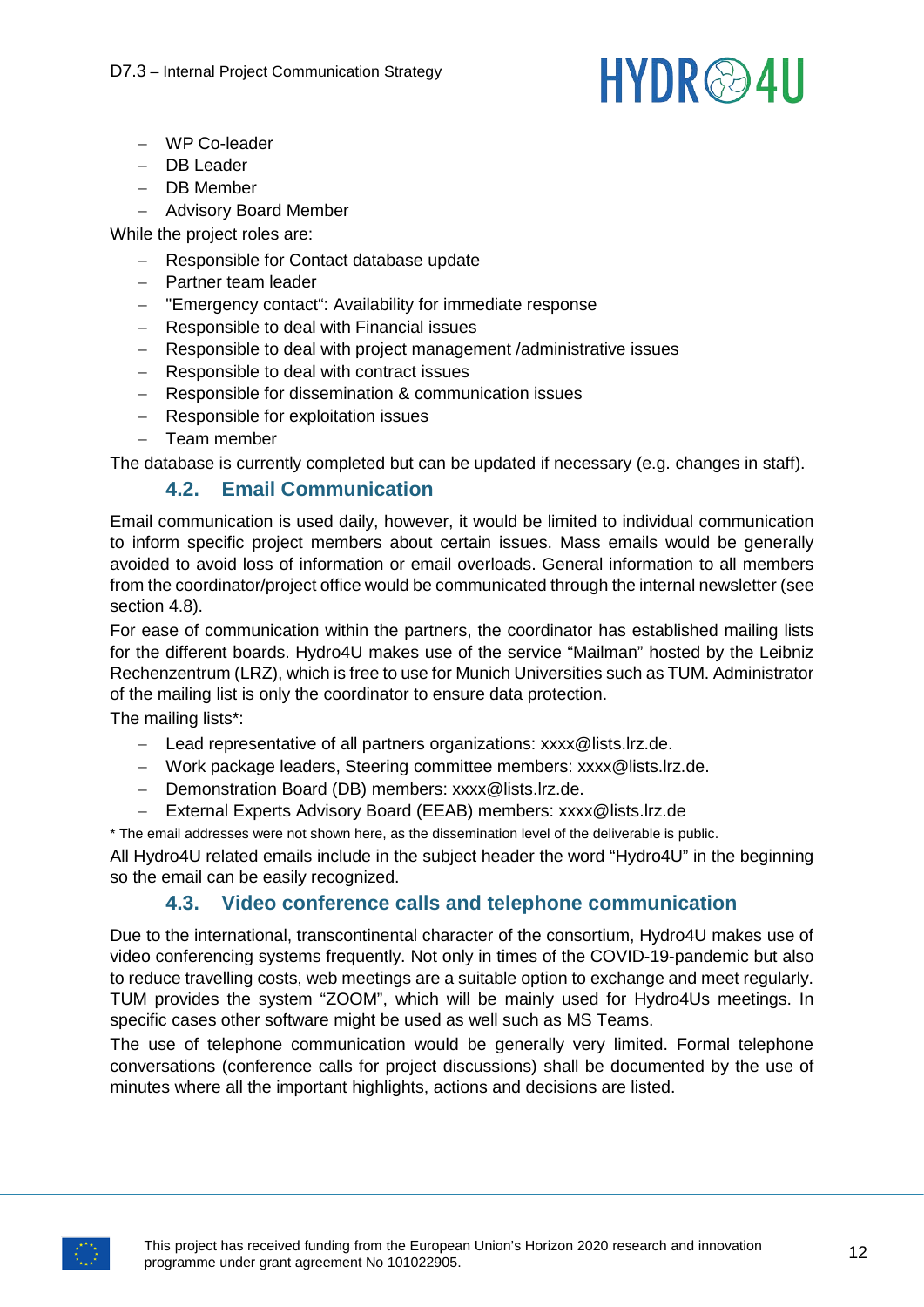

#### **4.4. Data Sharing**

<span id="page-12-0"></span>For the purpose of data sharing among Hydro4U partners, the Hydro4U coordinator has chosen the Sync+Share platform. Sync+Share is a secure, easy to use platform that resembles the famous commercial platform Dropbox but it is operated by Leibniz Supercomputing Centre (conforming with the German data protection law and the European Union Data Protection Directive (Directive 95/46/EC on 24 October 1995). It provides services for storing project documents and document versioning among team members. Different accessibility rights are given to different Hydro4U boards and partners. Here all meeting minutes, calendars, scheduling are stored. Additional data sharing methods are described within the Data Management Plan (D7.2).

| Einloggen                | <b>Irz</b> Sync+Share<br>Passwort wiederherstellen                                                                         |                |
|--------------------------|----------------------------------------------------------------------------------------------------------------------------|----------------|
| Bitte wählen Sie -<br>彦  |                                                                                                                            |                |
| Benutzername/Email       |                                                                                                                            | $\mathbf{G}$   |
| $\mathbf{a}$<br>Passwort | $\circ$                                                                                                                    | $\blacksquare$ |
|                          | Clients   Dokumentation   Cookie-Richtlinie   Impressum  <br>Datenschutzrichtlinie   Powered by PowerFolder<br><b>Tuan</b> |                |
|                          |                                                                                                                            |                |

**Figure 2: Login to LRZ sync+share platform**

#### <span id="page-12-3"></span><span id="page-12-1"></span>**4.5. Meetings**

#### **4.5.1. Standard Project meetings**

<span id="page-12-2"></span>The project has three types of standard meetings for the different project boards:

- − General Assembly (GA) meetings.
- − Steering Committee (SC) meetings.
- − Demonstration Board (DB) meetings.

For these standard meetings the following meeting frequency has been defined (Table 2):

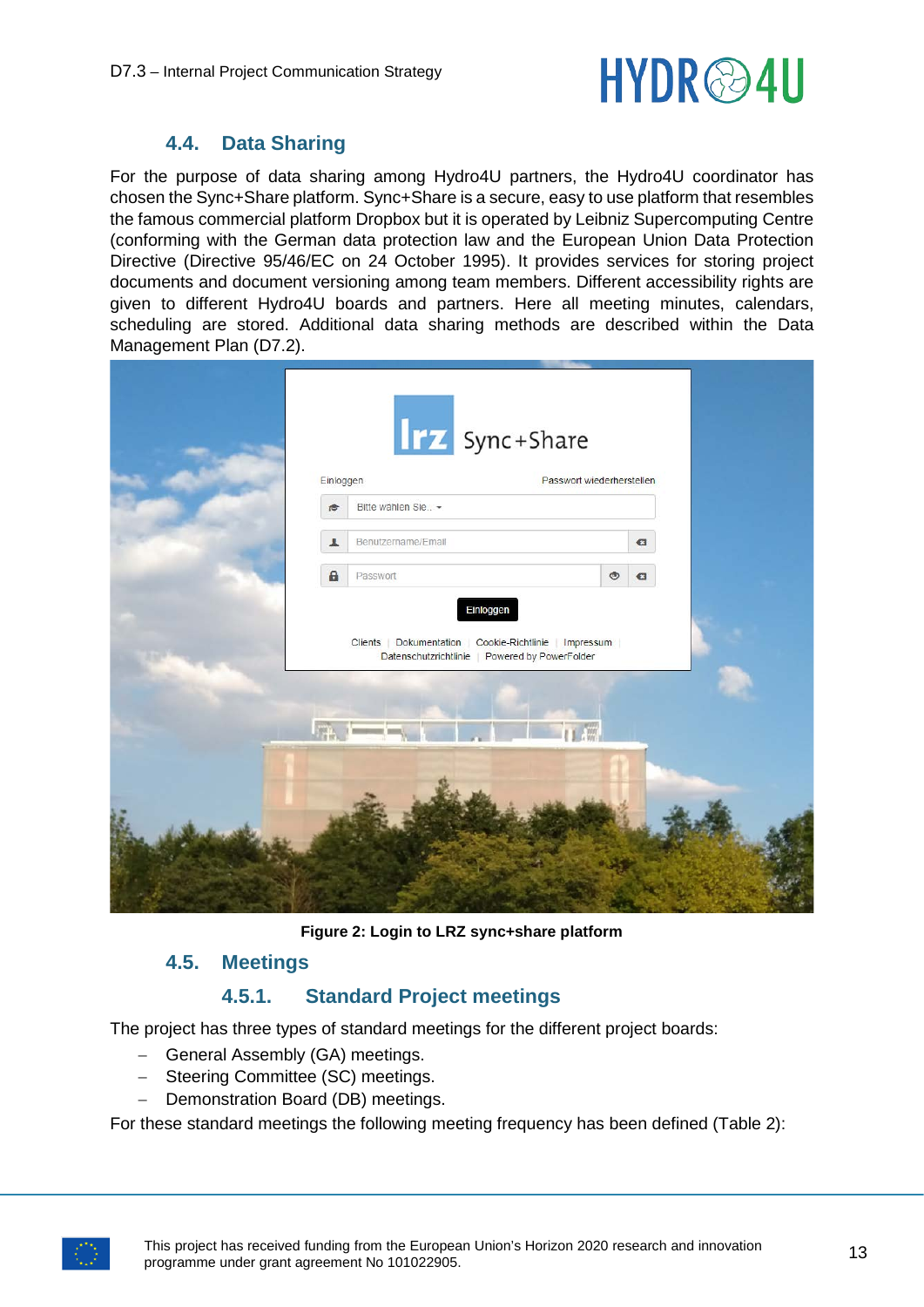# **HYDR**@4U

<span id="page-13-3"></span>

|                         | <b>Ordinary meeting</b>   | <b>Extraordinary meeting</b>                                                                                   |
|-------------------------|---------------------------|----------------------------------------------------------------------------------------------------------------|
| General<br>Assembly     | At least once a year      | At any time upon written request of the Steering<br>Committee or 1/3 of the Members of the General<br>Assembly |
| Steering<br>Committee   | At least every six months | At any time upon written request of any Member of the<br><b>Steering Committee</b>                             |
| Demonstration<br>Board* | At least every two months | At any time upon written request of any Member of the<br><b>Demonstration Board</b>                            |

#### **Table 2: Meeting Frequency Rules**

In addition, specific rules regarding meeting documentation (Minutes), agenda and meeting notice to partners are defined in detail in the consortium agreement and are described in D7.4 together with a detailed Hydro4U meeting schedule. The majority of the meetings will be held virtually depending on the development of the Covid-19-pandemic. The highlights of these meetings will be documented in specific meeting minutes.

#### **4.5.2. Work package leaders meeting**

<span id="page-13-0"></span>The coordinator has set in place a periodic meeting scheme for all work package leaders to discuss the updates, synergies and dependencies between different work packages among other issues related to work packages. This should minimize the risk of having specific partners working in isolation from other partners. Each month, two slots are defined in which one time slot is used for the WP leaders meeting and the other would be used as a back-up slot for other required meetings based on the project's needs. The WPL meetings are made using conference call solutions. For each WPL meeting short meeting minutes are generated, where necessary and urgent Actions and important information highlighted. There minutes are available on S&S for all WPLs.

<span id="page-13-4"></span>

| Meeting Dates for WP leaders meeting in 2021 2nd half |      |                         |                           |                               |                            |                             |                              |  |
|-------------------------------------------------------|------|-------------------------|---------------------------|-------------------------------|----------------------------|-----------------------------|------------------------------|--|
|                                                       |      |                         | August                    | September                     | October                    | November                    | December                     |  |
|                                                       | Day  | Mittwoch. 7. Juli 2021  | Mittwoch, 11. August 2021 | Donnerstag, 9. September 2021 | Mittwoch, 13. Oktober 2021 | Mittwoch, 10. November 2021 | Donnerstag, 9. Dezember 2021 |  |
| Meeting                                               | Time | $13:00 - 14:30$         | 13:00 - 14:30*            | $13:00 - 14:30$               | $13:00 - 14:30$            | $13:00 - 14:30$             | 13:00 - 14:30                |  |
|                                                       | Day  | Mittwoch. 21. Juli 2021 |                           | Mittwoch. 22. September 2021  | Mittwoch, 27. Oktober 2021 | Mittwoch. 24. November 2021 | Mittwoch, 15. Dezember 2021  |  |
| Meeting 2 Time                                        |      | $13:00 - 14:30$         |                           | $13:00 - 14:30$               | $13:00 - 14:30$            | $13:00 - 14:30$             | $13:00 - 14:30$              |  |
|                                                       |      |                         |                           |                               |                            |                             |                              |  |

**Figure 3: Scheduling of WPL meetings**

#### **4.6. Internal Calendar**

<span id="page-13-1"></span>The coordinator established an internal Hydro4U calendar which contains all project events as well as communication activities (see Annex 7.2). The calendar is accessible to all Hydro4U members via Sync&Share and is updated monthly by the project coordinator.

#### **4.7. Website**

<span id="page-13-2"></span>The website (www.hydro4u.eu) fulfils two levels of communication and dissemination: an internal and an external. It will be used as a platform to inform about the status, upcoming events and deadlines:

- − Internal transfer of information
- − Communication and discussion among project partners.

The website will be launched in November 2021. The homepage will be updated regularly with the newest information related to the project. The website contains a "news" section where all new developments within the project would be documented as news pieces. They are then visible to all project members and external website visitors.

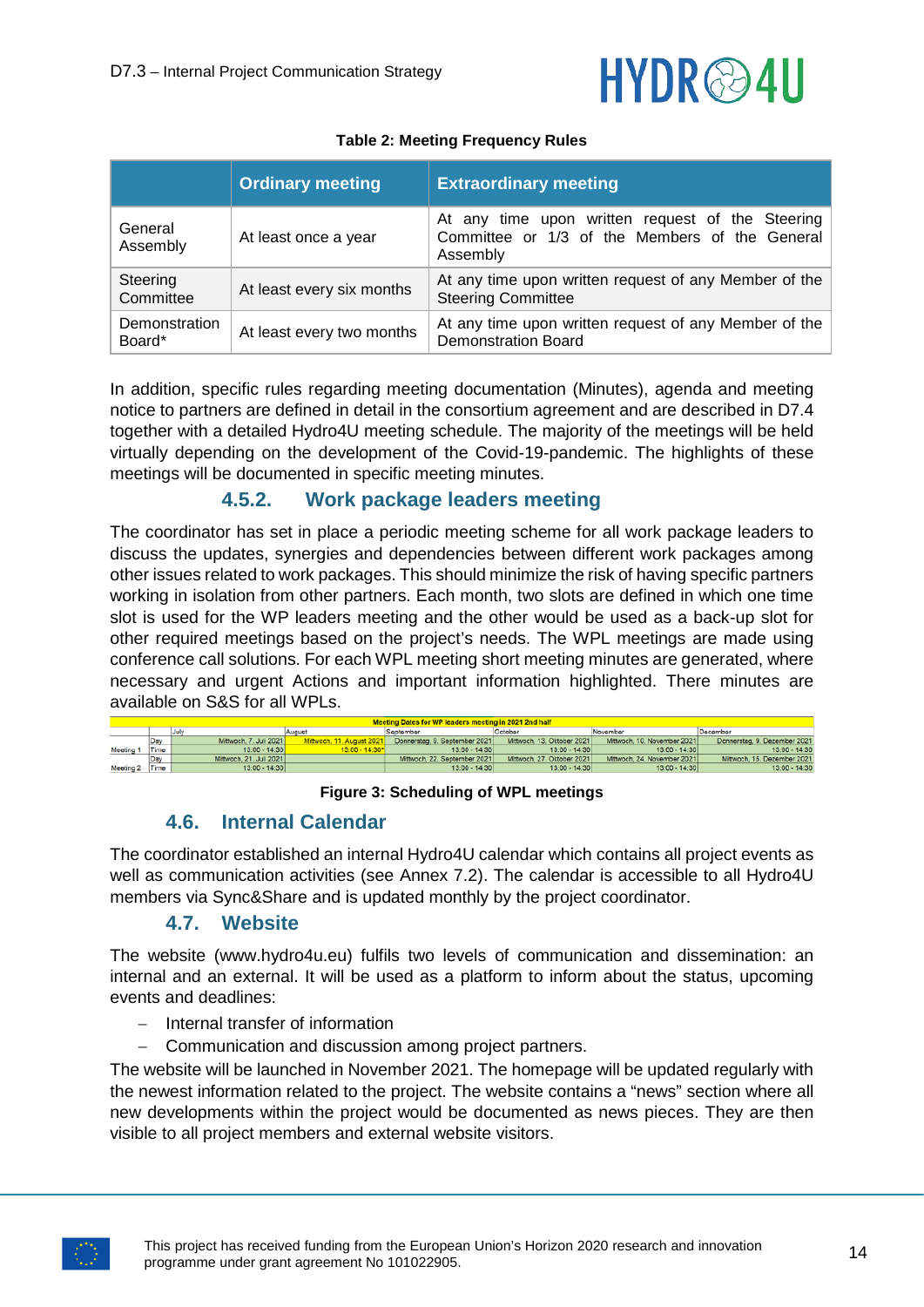# HYDR@4U

#### **4.8. Communication with EEAB**

<span id="page-14-0"></span>The External Expert Advisory Board (EEAB) is an important part of the project. Their feedback on the project structure, implementation and progress are important for the success of Hydro4U. In order to enhance the communication with the EEAB, the coordinator has set up a periodic feedback process where the EEAB send a **recommendation report** to the coordinator after each meeting they attend, documenting all their comments and recommendations on the project activities. The coordinator's responsibility is to study the report/presentation and set up actions when appropriate to address the issues that were highlighted in the EEAB report. All these actions would be documented in an **Action Report**. These reports are disseminated and shared with all other partners. Specific points and remarks that are included in the EEAB report and that are not addressed in the action report will be forwarded to the specific people whose work is directly related to these remarks. As a general rule, EEAB members would be included in the communication between WP members only when there is a need for guidance and advice. In these instances, the WP leader should explicitly mention/ask the EEAB members on what kind of guidance is needed. The coordinator would share the SC meeting highlights with the EEAB members to regularly inform them about the project development.

#### **4.9. Communication with the European Commission (EC)**

<span id="page-14-1"></span>As defined in the Grant Agreement, the Management Team will be responsible for communication to EC on all contractual issues. It will also act as a mediator for questions from partners concerning the EC (helpline for any question) and vice versa. The communication with EC will be done by phone or e-mail. The coordinator will be responsible for the preparation and delivery of the periodic reports and any other additional reporting requested by the Commission Services. The EC will receive technical and financial reports (in English) on a regular basis every 18 months of the project. Review meetings will take place according to specifications in the Grant Agreement.

### <span id="page-14-2"></span>**5. Summary of Internal Communication Strategy**

The coordinator has established an internal communication strategy that includes channels and means of communication with all partners, as described in the previous sections. Table 3 summarizes these communication means.

<span id="page-14-3"></span>

| <b>Communication</b>       | <b>Description</b>                                                                                     | <b>Frequency</b> | <b>Format</b>                                          | <b>Communicator</b>     | <b>Recipient</b><br><b>Attendee</b> |
|----------------------------|--------------------------------------------------------------------------------------------------------|------------------|--------------------------------------------------------|-------------------------|-------------------------------------|
| Email<br>communication     | individual<br>communication to<br>inform specific<br>project members<br>about certain<br><i>issues</i> | Daily work       | Email<br>communication,<br>also using<br>mailing lists | All Hydro4U<br>partners | All Hydro4U<br>partners             |
| Telephone<br>communication | individual<br>communication to<br>inform specific<br>project members<br>about certain<br><i>issues</i> | Daily work       | Telephone calls                                        | All Hydro4U<br>partners | All Hydro4U<br>partners             |

#### **Table 3: Summary Hydro4U communication strategy**

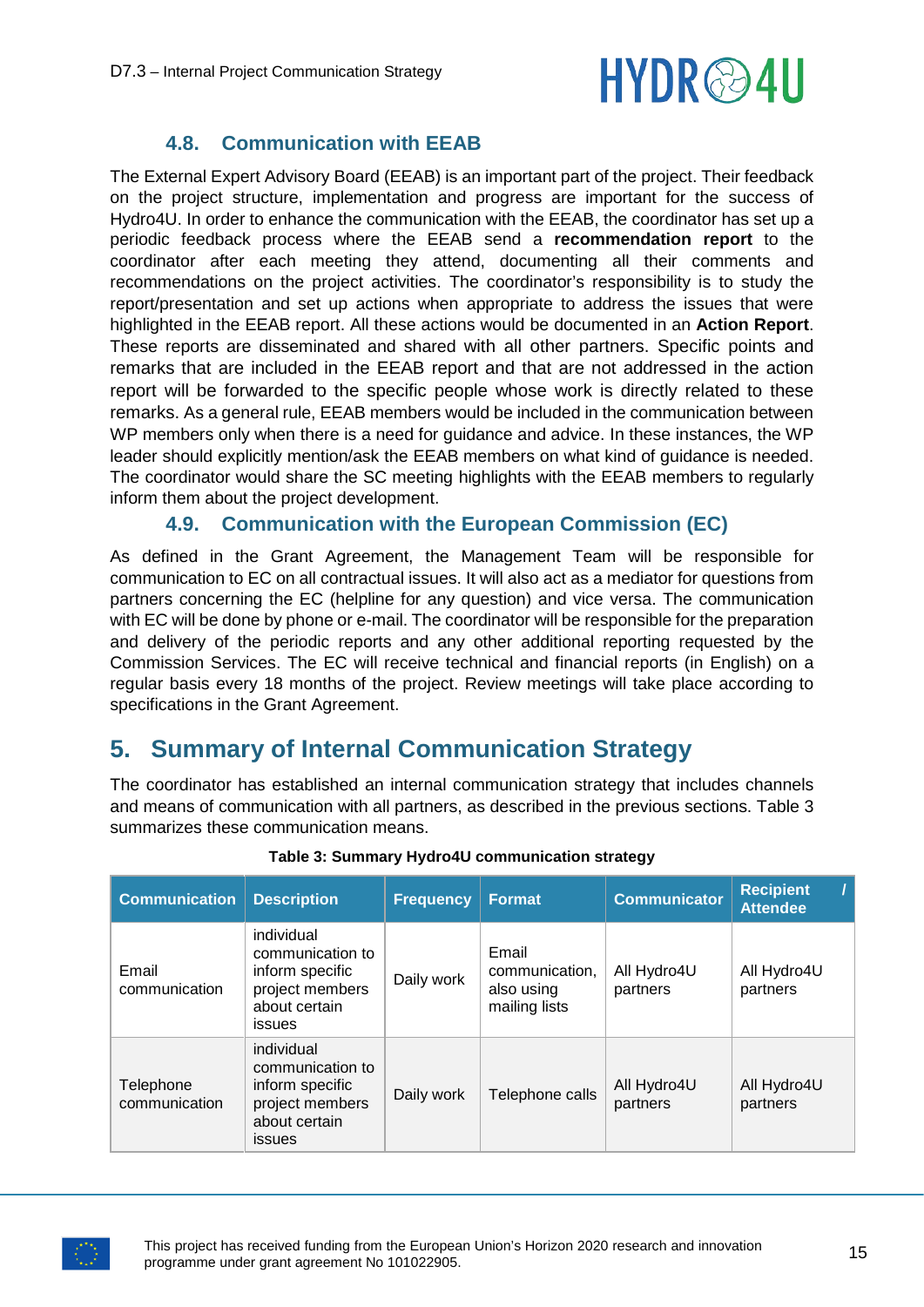

| Sync&Share<br>Data sharing<br>platform  | Data sharing<br>platform                                                                                                        | Daily work                        | Data sharing<br>platform                                    | Coordinator     | All Hydro4U<br>partners                             |
|-----------------------------------------|---------------------------------------------------------------------------------------------------------------------------------|-----------------------------------|-------------------------------------------------------------|-----------------|-----------------------------------------------------|
| GA meeting                              | Meeting of the<br>Hydro4U General<br>Assembly                                                                                   | At least<br>once a<br>year        | Meeting at<br>partner<br>institutions                       | Coordinator     | <b>GA</b> members                                   |
| SC meeting                              | Meeting of the<br>Hydro4U Steering<br>Committee                                                                                 | At least<br>twice a<br>year       | Meeting at<br>partner<br>institutions or<br>conference call | Coordinator     | GA members                                          |
| DB meeting                              | Meeting of the<br>Hydro4U<br>Demonstration<br>Board                                                                             | At least<br>every two<br>months   | Conference call                                             | Coordinator     | DB members                                          |
| <b>D&amp;C Secretariat</b>              | Meeting to plan<br>future D&C<br>actions                                                                                        | At least<br>every two<br>month    | Conference call                                             | <b>SEZ</b>      | <b>WP</b> leaders<br>and country<br>representatives |
| <b>WP</b> leaders<br>meeting            | Unofficial meeting<br>of the WP leaders<br>to discuss current<br>status and work<br>package activities                          | Monthly                           | Conference call                                             | Coordinator     | <b>WP</b> leaders                                   |
| Internal calendar                       | Calendar<br>containing all<br>projects events,<br>communication<br>and<br>dissemination<br>activities                           | Updated<br>monthly                | Electronic<br>calendar                                      | Coordinator     | All Hydro4U<br>partners                             |
| <b>Website News</b><br>section          | Section within the<br>Hydro4U website<br>containing<br>highlights of the<br>latest news                                         | Total<br>project<br>duration      | Website entry                                               | Coordinator     | Public                                              |
| <b>EEAB</b><br>recommendation<br>report | <b>Report of EEAB</b><br>that contains all<br>recommendations<br>and feedback on<br>the project's<br>progress                   | Every 12<br>months                | Document /<br>report                                        | EEAB<br>members | All Hydro4U<br>partners                             |
| CO report to EC                         | <b>Technical and</b><br>financial reports<br>informing the<br>European<br>Commission on<br>the current status<br>on the project | After 18,<br>36, 48, 60<br>months | Document /<br>report                                        | Coordinator     | European<br>Commission                              |
| Project<br>management<br>help desk      | The coordinator's<br>project office acts<br>as an internal<br>help desk for all<br>inquiries and<br>clarifications              | Total<br>Project<br>duration      | Other                                                       | Coordinator     | All Hydro4U<br>partners                             |

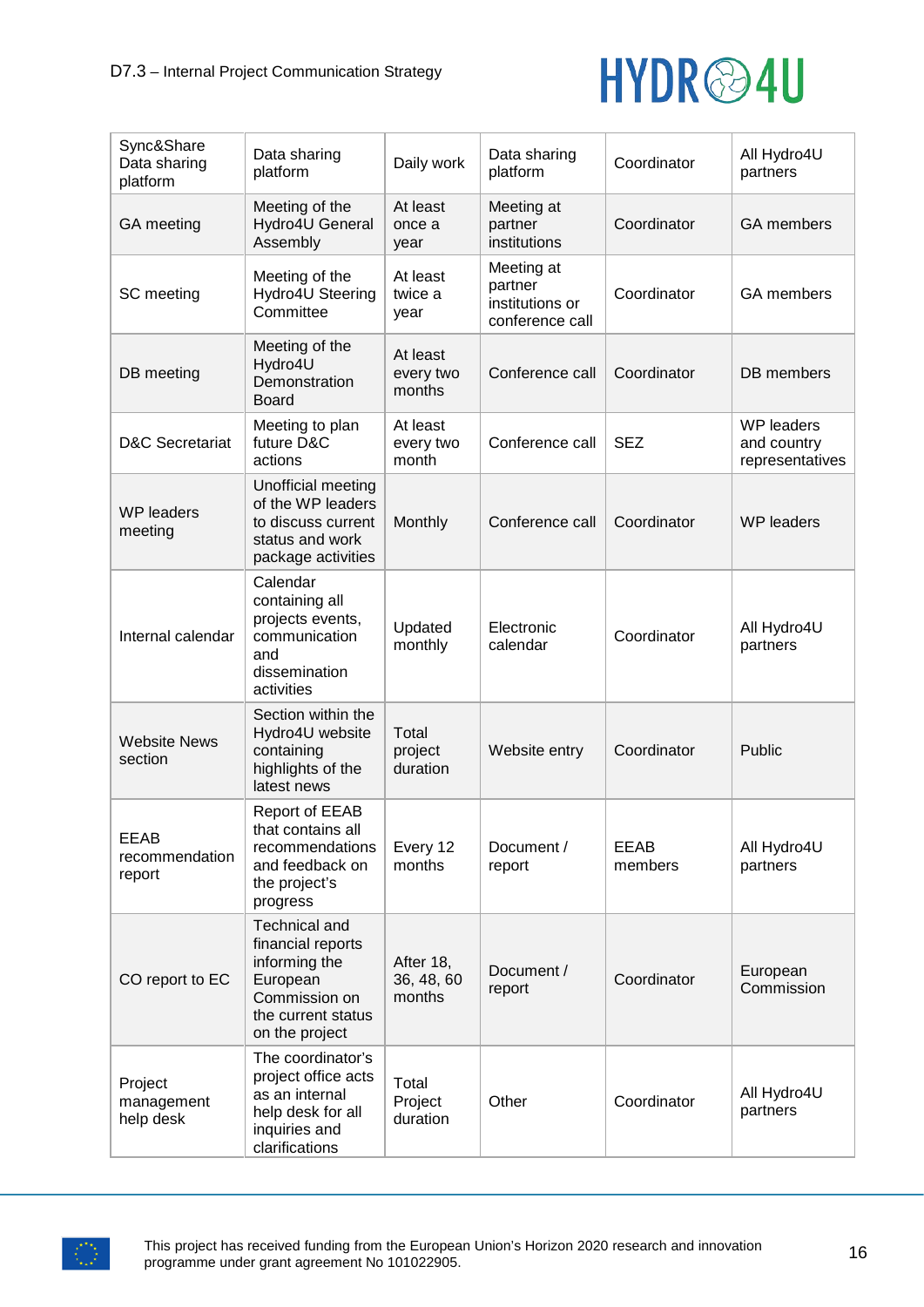

| regarding the<br>project's<br>implementation,<br>reporting and<br>regulations |  |  |
|-------------------------------------------------------------------------------|--|--|
|-------------------------------------------------------------------------------|--|--|

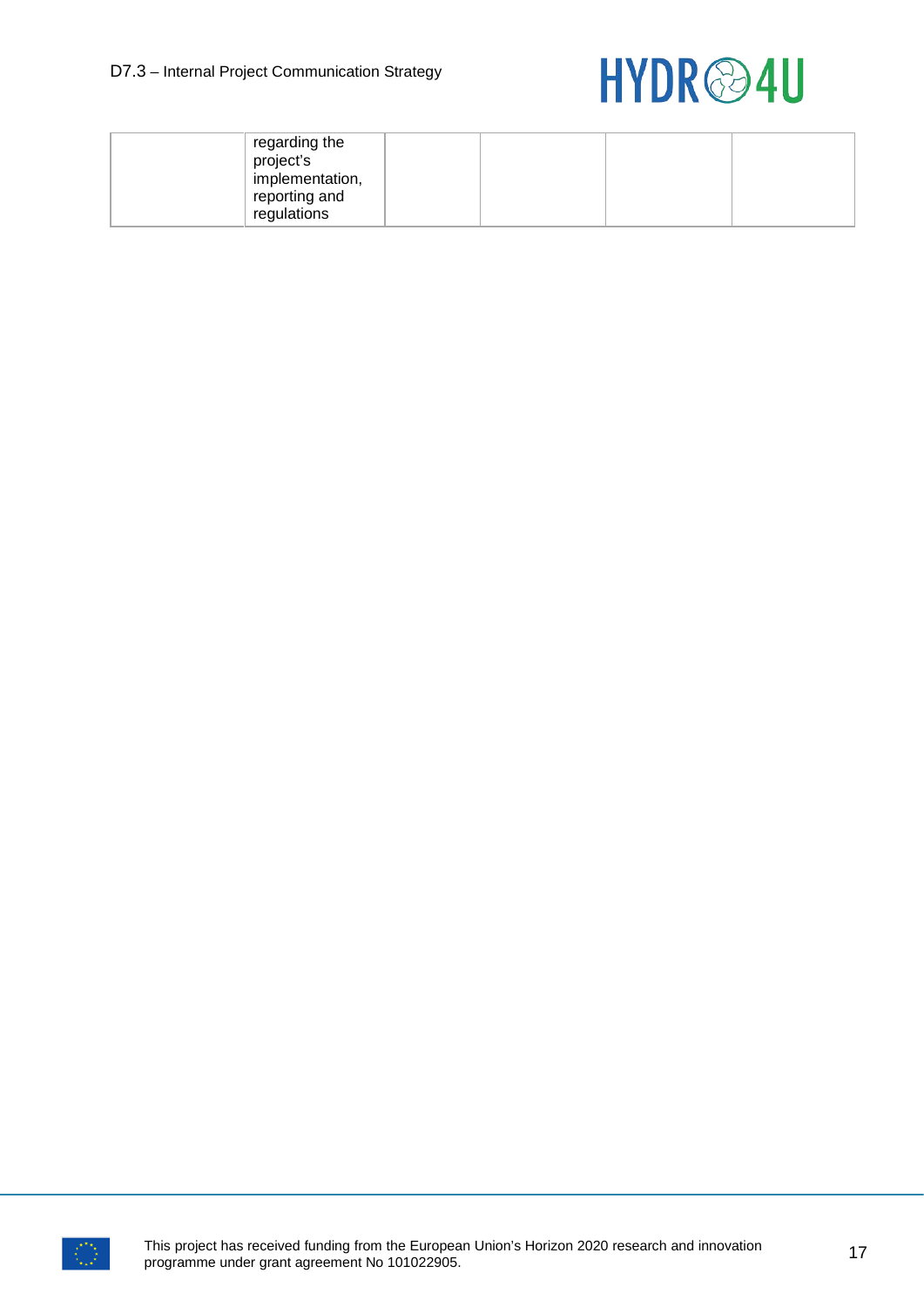

### <span id="page-17-0"></span>**6. Annex**

#### **6.1. Hydro4U Contact Form**

#### <span id="page-17-1"></span>The online contact data form can be found [here.](https://wiki.tum.de/display/bguwb/Hydro4U+Contact+form)

#### Background: This registration form is best viewed on a desktop This is a contact form that needs to be filled by all project members which defines the roles of each member in the project for ease of communication and facilitation 1. All contact data will be kept, accessed and maintained by the technical University of Munich (TUM).<br>2. The contact data of the lead representatives (name and email) of all partners will be shared by TUM to all project m All the contact details will be used exclusively within the project Hydro4U and will not be shared with any third parties Partner Acronym  $\sim$ Other: Eiret Name Last name Email\* Tel. Number Format: +4917690001111 Mobile numbe (Optional) .<br>Optional Organistation \* Position in organisation Department Address (department) City/Town post code country website (Department) Board Member  $\mathcal{O}(\mathcal{O}_\mathcal{O})$  . The set of  $\mathcal{O}_\mathcal{O}(\mathcal{O}_\mathcal{O})$ Multiple selection is possible ROLE in project  $\label{eq:2.1} \mathcal{L}(\mathcal{L}^{\text{max}}_{\mathcal{L}}(\mathcal{L}^{\text{max}}_{\mathcal{L}}),\mathcal{L}^{\text{max}}_{\mathcal{L}}(\mathcal{L}^{\text{max}}_{\mathcal{L}}))\leq \frac{1}{2}$ Multiple selection is possible Comments Any comments or remarks

\* Mandatory fields